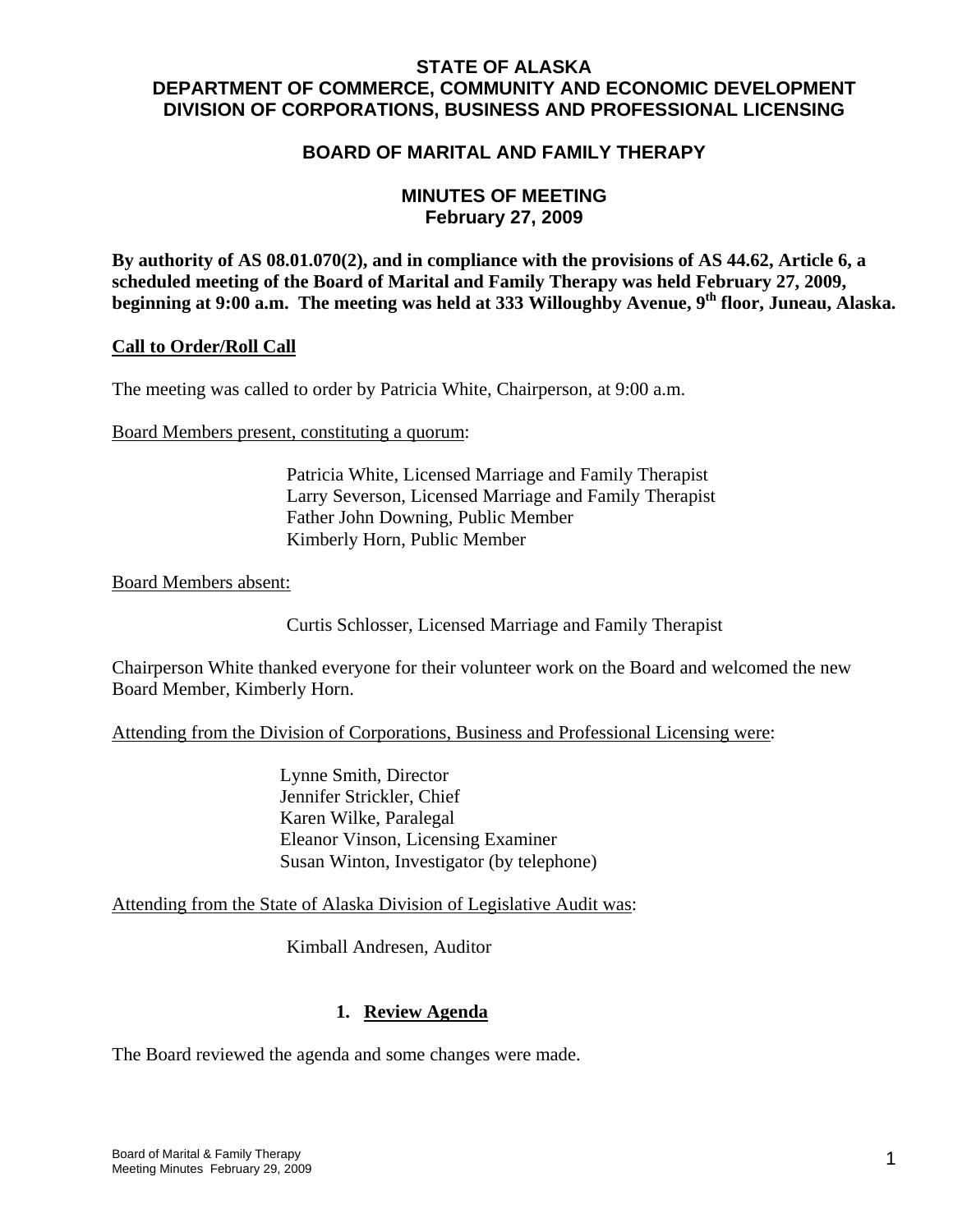### **On a motion duly made by Larry Severson, seconded by Father John Downing, and approved unanimously, it was RESOLVED to accept the meeting agenda as amended.**

# **2. Review Minutes**

The Board reviewed the minutes from the September 26, 2008 meeting and made some small changes.

### **On a motion duly made by Father John Downing, seconded by Larry Severson, and approved unanimously, it was RESOLVED to accept the September 26, 2008 meeting minutes as amended.**

# **3. New Business**

The Director of the Division of Corporations, Business, and Professional Licensing, Lynne Smith, met with the Board and introduced herself. She explained that work was being done and there should be more information soon regarding the debt the Board owes and the reduction of renewal rates at the next renewal period.

#### a. Report on AAMFT Conference

Board member Larry Severson reported on the information he brought back from the American Association for Marriage and Family Therapy's annual conference. He reported that the theme of the conference focused on legal and ethical issues. One of the main goals, as it applies to the Alaska State Board for Marital and Family Therapists, was to find out information on standards for approval of CEUs.

The AAMFT adheres to the NBCC (National Board for Certified Counselors) guidelines for continuing education. In their guidelines, they address instructor qualifications, approved topic areas, approved content, as well as assuring that the topics and content are relevant to the continuing education of professional counselors. Programs designed for the training of members of the general public, paraprofessional counselors or lay counselors do not qualify for NBCC approval.

Board Member Severson distributed the "NBCC Continuing Education Policies and Procedures". The Chair requested that all members read it and review the current application for CEU provider approval. It was determined that after review of both the NBCC policies and procedures, and our current application form for CEU provider approval, the Board would consider revising the current application form for CEU provider approval at our next meeting to align it with the requirements that NBCC (and AAMFT) adheres to.

### b. Practicing with a lapsed license

The board discussed the problem of licensees failing to renew their licenses and continuing to put themselves forward as a Marital and Family Therapist. This was also discussed with the Investigator. This discussion was related to the following statute: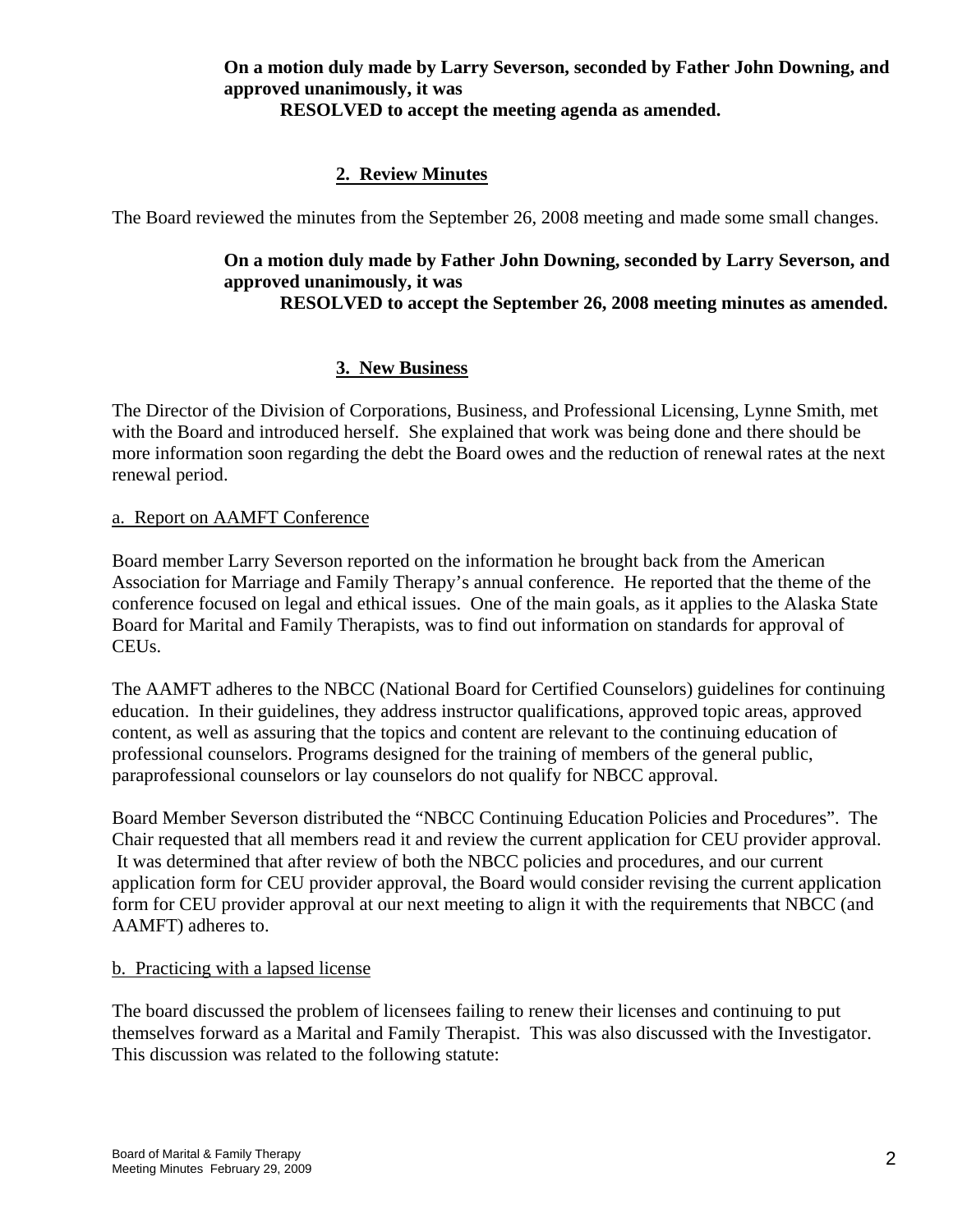**Sec. 08.63.220. License required if designation used.** A person who is not licensed under this chapter or whose license is suspended or revoked, or whose license has lapsed, who knowingly uses in connection with the person's name the words or letters "L.M.F.T.," "L.M.F.C.," "Licensed Marital and Family Therapist," "Licensed Marriage and Family Counselor," or other letters, words, or insignia indicating or implying that the person is licensed as a marital and family therapist by this state or who in any way, orally or in writing, directly or by implication, knowingly holds out as being licensed by the state as a marital and family therapist in this state is guilty of a class B misdemeanor.

#### c. New board member recruitment

The Board discussed the current process that is going on to find and appoint qualified board members. The Chair encouraged members to contact MFTs of their acquaintance regarding the opening. The Board would like to see a member from rural Alaska.

#### d. Update from AMFTRB

This was an "FYI" for the Board. The Association of Marital and Family Therapy Regulatory Boards is encouraging state boards to follow their recommendations regarding examinations. They would like to see laws and regulations that allow an applicant/candidate who fails the national examination on the first attempt be able to retake the examination at any time and if they fail a second time, allow them to retake it after six months. AAMFT would like to see candidates who fail the third or any subsequent attempt may only retake the examination one year after their last attempt.

At this time, our statutes do not allow the Board to use the AMFTRB's recommendations. Our statute reads:

#### **Sec. 08.63.100. Qualifications for license to practice.** ……….

(c) An applicant who fails an examination given under this section may not retake the examination for a period of six months from the date of the examination that the applicant failed.

### e. Membership dues for AMFTRB

The Board received the yearly dues statement for membership to The Association of Marital and Family Therapy Regulatory Boards

### **On a motion duly made by Father John Downing, seconded by Kim Horn, and approved unanimously, it was**

**RESOLVED to continue membership to The Association of Marital and Family Therapy Regulatory Boards and pay the fee.** 

# **4. Old Business**

#### a . Joint Boards discussion (update)

Father John Downing had spoken with Senator Dyson in order to ascertain why he was interested in joint boards. Larry Severson also spoke with the Senator.

Senator Dyson continues to be supportive of the MFT Board and noted that in spite of the significant cost to themselves, the board was true to its job of protecting the public by addressing the ethical infraction and he was appreciative of that. His thoughts concerning joint boards centered around costs and strength.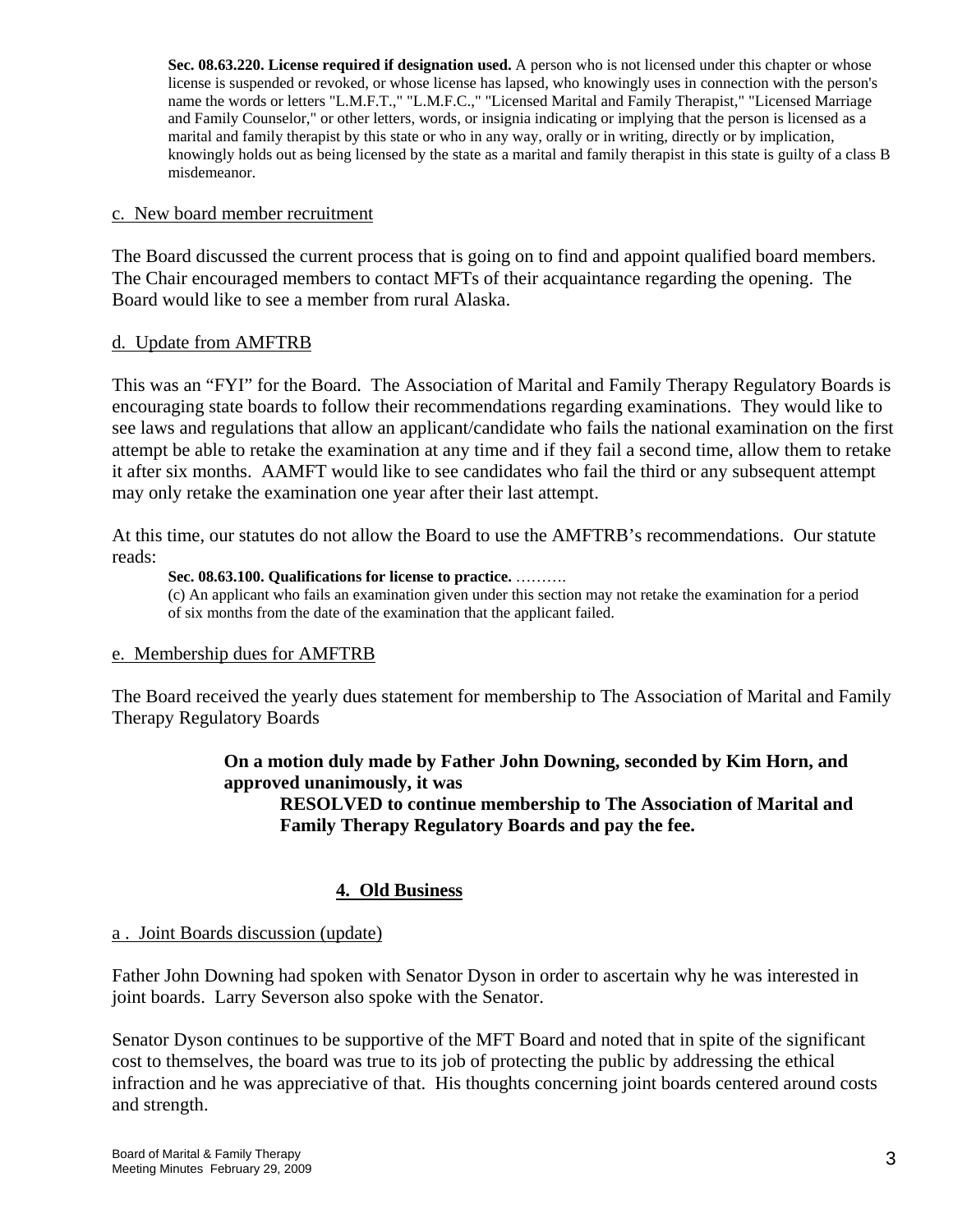Regarding costs, since the MFT Board had an ethics investigation of one of its members several years ago, the costs of the investigation greatly impacted the license costs for MTF licensure. Hence, when new graduates enter the field, it is often a financial consideration for them to choose licensing as a professional counselor rather than an MFT. Consequently, the LPC board has grown much faster than the LMFT board. Senator Dyson said that when they crafted the legislation that created the boards and required them to be financially self-supporting, they never envisioned what actually happened. He is wondering if it would be more cost effective for the LPC & LMFT boards to combine. It was noted that the costs in the future would not be as expensive with the restructuring the Division has done, especially hiring Investigators and Paralegals to do so much of the work previously done by the Law Department.

Regarding strength, Senator Dyson noted that the Board of Social Workers has a long history of organization strength. His thoughts concerning a combined LPC and LMFT board were that it could add strength to both boards.

There was discussion on the increased amount of board members' time that it would take if they were on a joint board. It was also noted that from the informal information received at the regulatory board conference last fall, about half of the states that have joint boards were dissatisfied with the results and would prefer them to be separate boards. If there is further discussion on joint boards, the Board would like more information from other states on what has been successful and what has been problematic.

# **5**. **Investigator's Report**

Investigator Susan Winton joined the meeting via telephone. She reports that there is one on-going investigation at this time; one case has been opened and closed since the last meeting; and no licensees are on probation at this time.

The Board also discussed licensees who do not renew their professional license, but continue to practice.

Investigator Winton went over the investigative process for the Board's review and for the new member.

# **Paralegal Report**

Paralegal Karen Wilke met with the Board and introduced herself and explained her job in conjunction with the continuing education enforcement.

# **6. Correspondence**

### a. Saada Mayhak-internet graduate course

Ms. Mayhak had several questions regarding obtaining the required courses to become an MFT if one is already a licensed professional counselor. The Board noted that one may take graduate courses on-line, but they must be from an accredited university. There were also questions regarding her supervision. Chair White will draft a letter.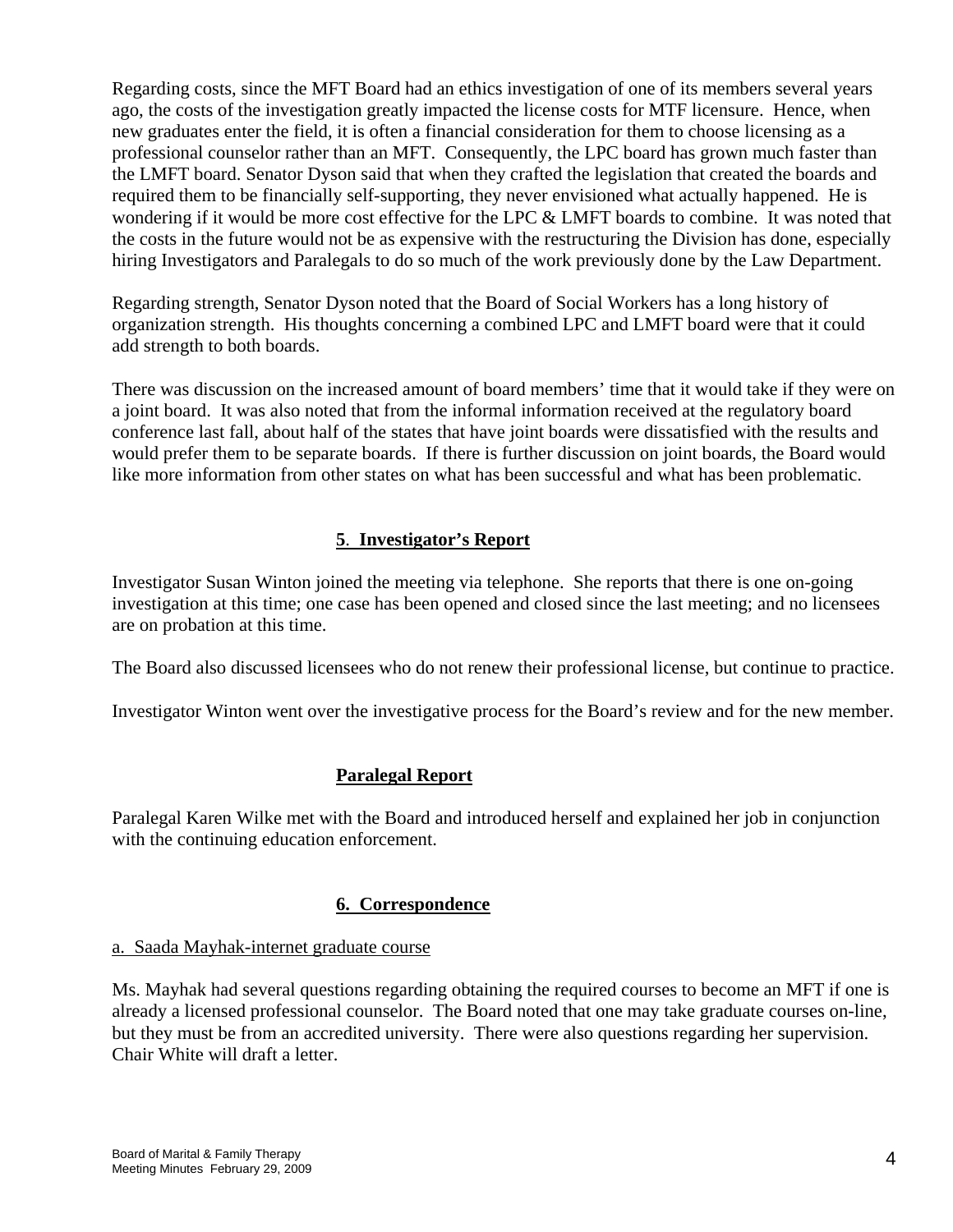# **7. Public Comment**

There was no public comment.

### **8. Regulations**

This was an update on regulations. The Board had previously requested a change to one word in the license renewal regulation and had gone through the process of changing the word "or" to "and" in 12 AAC 19.300(b)(3)(C). This change became effective on November 14, 2008.

### **9. Statutes**

e. Statute Update (Changing supervision)

The Board had previously discussed changing the statute  $(08.63.100(3)(C)(ii)$  by changing the work "and" to "or".

 $(C)$  ……

(ii) been supervised in the clinical contact for at least 200 hours, including 100 hours of individual supervision **and** 100 hours of group supervision approved by the board;.

 It was requested that it be part of the Omnibus Bill that the Division was submitting to the Governor's Office. In the Investigator's report, the Board was updated and informed that their request was included.

#### **Chief of Professional Licensing**

Jennifer Strickler, the Chief of Professional Licensing, introduced herself to the Board and welcomed them. Ms. Strickler discussed the Omnibus Bill, which includes a statue change for this Board. It was reported that it will most likely go to the Legislature next session, not this one.

### **10. Applications/Audit Review**

The Board reviewed applications.

**On a motion duly made by Larry Severson, seconded by, Kimberly Horn, and approved unanimously, it was RESOLVED accept the following applications:**

### **MARITAL AND FAMILY THERAPY ASSOCIATE**

• Noah Shields

### **CEU APPROVAL APPLICATION LIST**

#### **Co-Occurring Disorders Institute, Inc (CODI)**

- **Ethics**
- **Hippa and 42 CFR**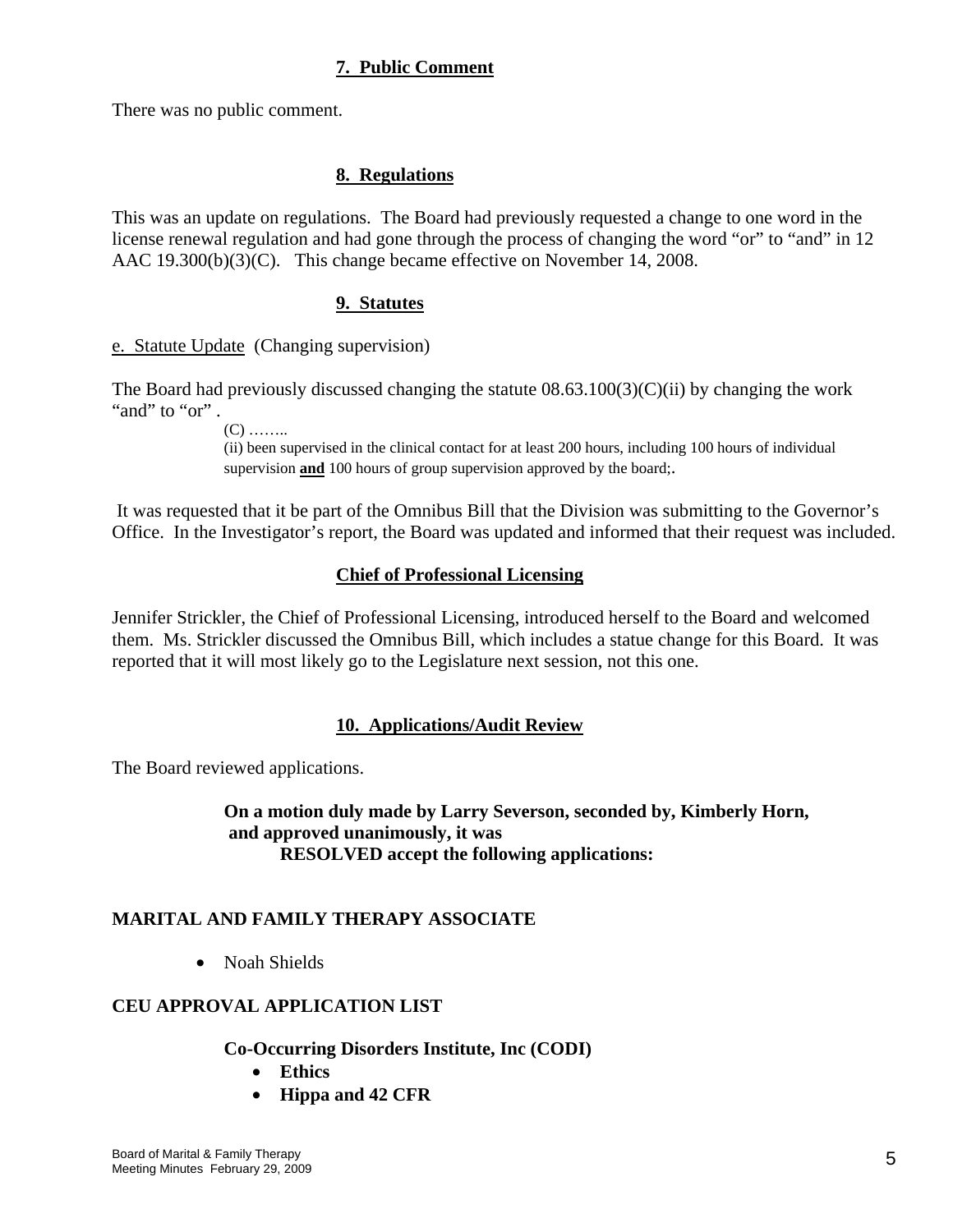### **CEU AUDIT APPROVAL**

- **Blake, Daniel**
- **Gilbreath, Diane**
- **Wilcox, David**

# **11. Board Business**

#### a. Ethics reports

There were no Ethics reports submitted.

#### b. Task List

- All Members read the "NBCC Continuing Education Policies and Procedures", especially pages 4-9.
- Patricia White send email regarding the Omnibus Bill. – write letter to Ms. Maayak with licensing examiner
- Pat White and Larry Severson find information regarding combined Boards while at conferences

c. Schedule next meeting The next meeting is scheduled for Friday, July 24, 2009.

The Board would like to review the applications earlier in the day during future meetings.

d. Sign meeting minutes The previous Board meeting minutes were signed.

e. Travel Authorizations The travel authorizations were signed.

f. Board travel/conferences

There was discussion regarding future national annual meetings and attendees.

**On a motion duly made by Father John Downing, seconded by, Kimberly Horn, and approved unanimously, it was** 

**RESOLVED approve travel to national board meetings and conferences the following:** 

**American Association for Marriage & Family Therapy Annual Conference 10/30/08 – 11/2/08 -- Larry Severson** 

**Association of Marital and Family Therapy Regulatory Boards 2009 Annual Meeting of State Delegates 9/9/09 – 9/10/09 -- Patricia White or Larry Severson and Father John Downing** 

 **American Association for Marriage & Family Therapy Annual Conference**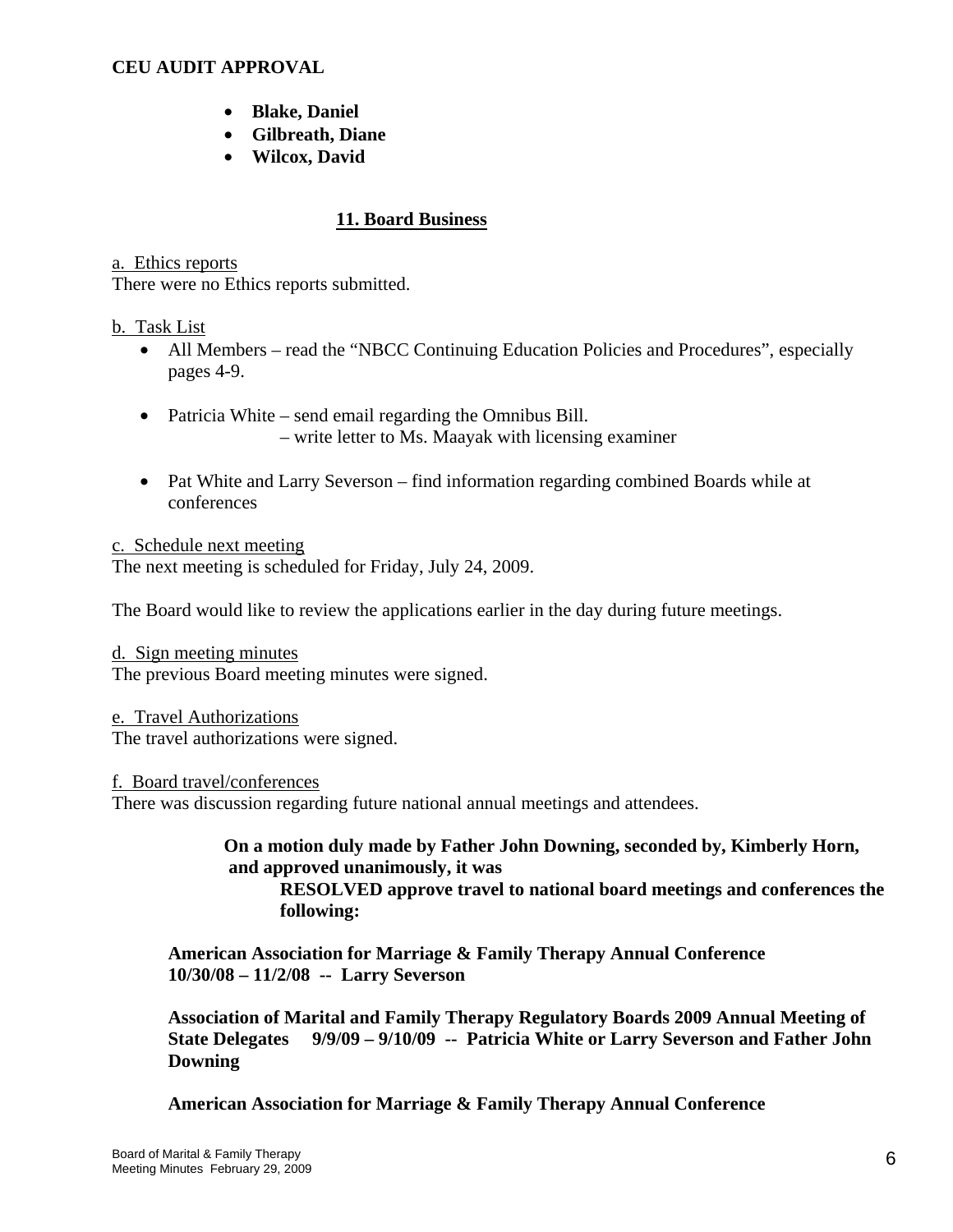### **Fall 2009-Sacramento -- Patricia White**

### **Council on Licensure, Enforcement and Regulation Annual Conference September 10-12, 2009-Denver -- Kimberly Horn**

### **On a motion duly made by Kimberly Horn, seconded by, Father John Downing, and approved unanimously, it was RESOLVED to adjourn meeting.**

4:05 pm Meeting was adjourned